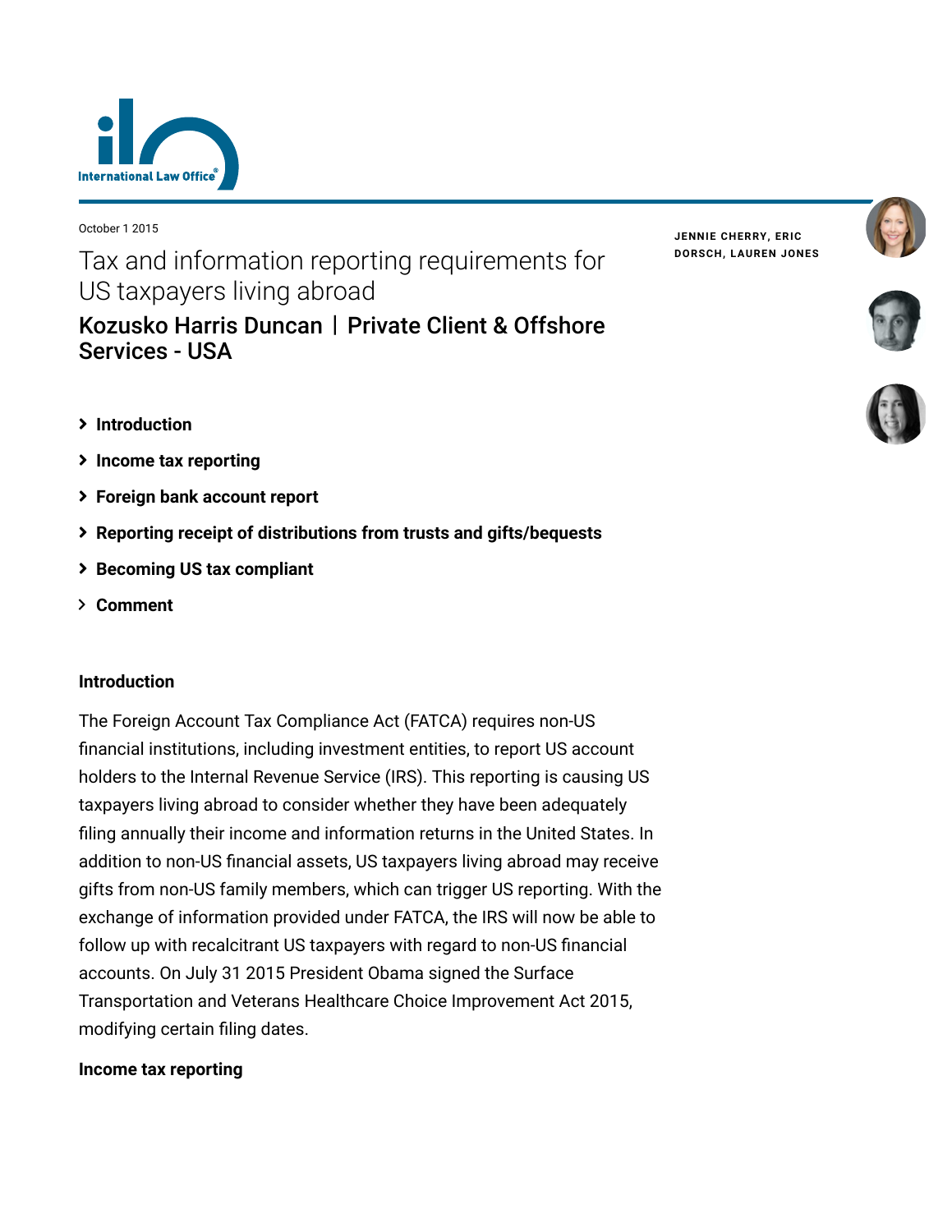US taxpayers (citizens and green-card holders) living outside the United States must file income tax returns and pay tax in generally the same way as taxpayers residing in the United States. A taxpayer's income, filing status and age determine whether an income tax return, Form 1040, must be filed. An income tax return is generally required if gross income from worldwide sources is equal to or greater than a specified annually adjusted amount for the relevant filing status (eg, \$10,300 for a single taxpayer under the age of 65 in 2015). Credits for taxes paid abroad and treaty agreements may mean that no actual tax is due, but nevertheless the return must be filed.

## **Due date of June 15**

The due date for an individual's calendar year income tax return is April 15 of the following year. However, if the US taxpayer has a tax home and abode outside the United States or is on military duty outside the United States on that date, he or she is allowed an automatic two-month extension to file an income tax return and pay any amount due without the need to request an extension. Taxpayers must attach a statement to their tax return explaining which situation applies.

If the taxpayer cannot meet the June 15 automatic extension date, he or she can request an additional extension to October 15 by filing Form 4868 – Application for Automatic Extension of Time to File US Individual Income Tax Return before the automatic extension date. US taxpayers can electronically file their tax returns for free online at [www.irs.gov](http://www.irs.gov/) using Free File if their adjusted gross income is within a specified threshold amount [\(currently \\$60,000\) or, if greater than the specified threshold, using Free File](http://apps.irs.gov/app/scripts/exit.jsp?dest=https://www.freefilefillableforms.com/#/fd) Fillable Forms or by purchasing commercial software.

US taxpayers with certain foreign financial assets must attach to their income tax return a Form 8938 – Statement of Specified Foreign Financial Assets, even if those assets do not affect the tax liability.

#### <span id="page-1-0"></span>**Foreign bank account report**

Separate from their US income tax filings, US taxpayers must file Form 114, a foreign bank account report (FBAR), when:

• the taxpayer had a financial interest in or signature authority over at least one financial account located outside the United States; and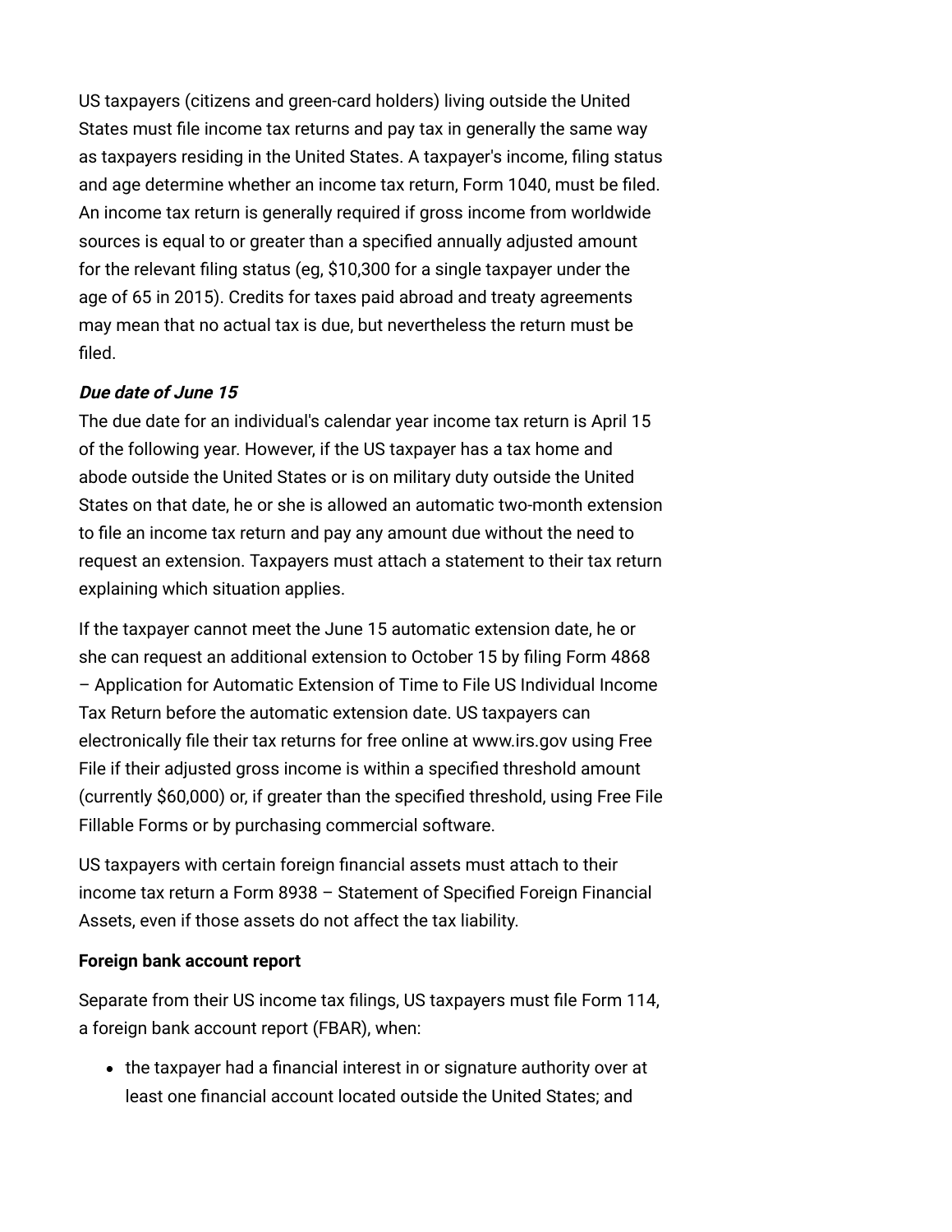• the aggregate value of all foreign financial accounts exceeded \$10,000 at any time during the calendar year reported.

Instead of filing with the IRS, the FBAR is filed electronically with the Financial Crimes Enforcement Network (FinCEN) through its Bank Secrecy Act filing system at [www.bsaefiling.fincen.treas.gov.](http://www.bsaefiling.fincen.treas.gov/) The due date for this filing was previously June 30 and could not be extended.

# **Due date of April 15**

As from the 2016 tax year, the FBAR due date will be changed to April 15 and will thus correspond with the income tax return due date for a taxpayer residing in the United States. In addition, the new due date can now be extended for a six-month period, ending on October 15. The automatic twomonth income tax return extension available to US taxpayers living outside the United States applies to the due date of the FBAR and the taxpayer may request an extension to file the FBAR by October 15.

Pursuant to FATCA, non-US financial institutions have begun to report account balances for US reportable accounts held during tax year 2014. A US taxpayer's FBAR filing requirement should not be ignored. A taxpayer filing a late FBAR must select a reason for filing late. The 2015 act provides possible penalty relief for US taxpayers required to file an FBAR for the first time: any penalty for failure to timely request or file an extension may now be waived by the secretary.

# <span id="page-2-0"></span>**Reporting receipt of distributions from trusts and gifts/bequests**

# **Due date of April 15**

US taxpayers must report the receipt of gifts and bequests from non-US persons that total more than \$100,000 in a calendar year, regardless of the fact that receipt of the gift or bequest is not subject to US tax. This includes a gift from a non-US citizen spouse. The report is made on Form 3520 – Annual Return to Report Transactions with Foreign Trusts and Receipt of Certain Foreign Gifts. The due date for Form 3520 is April 15, with a maximum six-month extension to October 15.

The receipt of a distribution from a non-US trust, regardless of the amount, must also be reported on Form 3520. Some portion or all of the distribution may be subject to US income tax and so the beneficiary must obtain from the trustee a beneficiary reporting statement so that the amount and type of income can be reported on his or her income tax return if required. In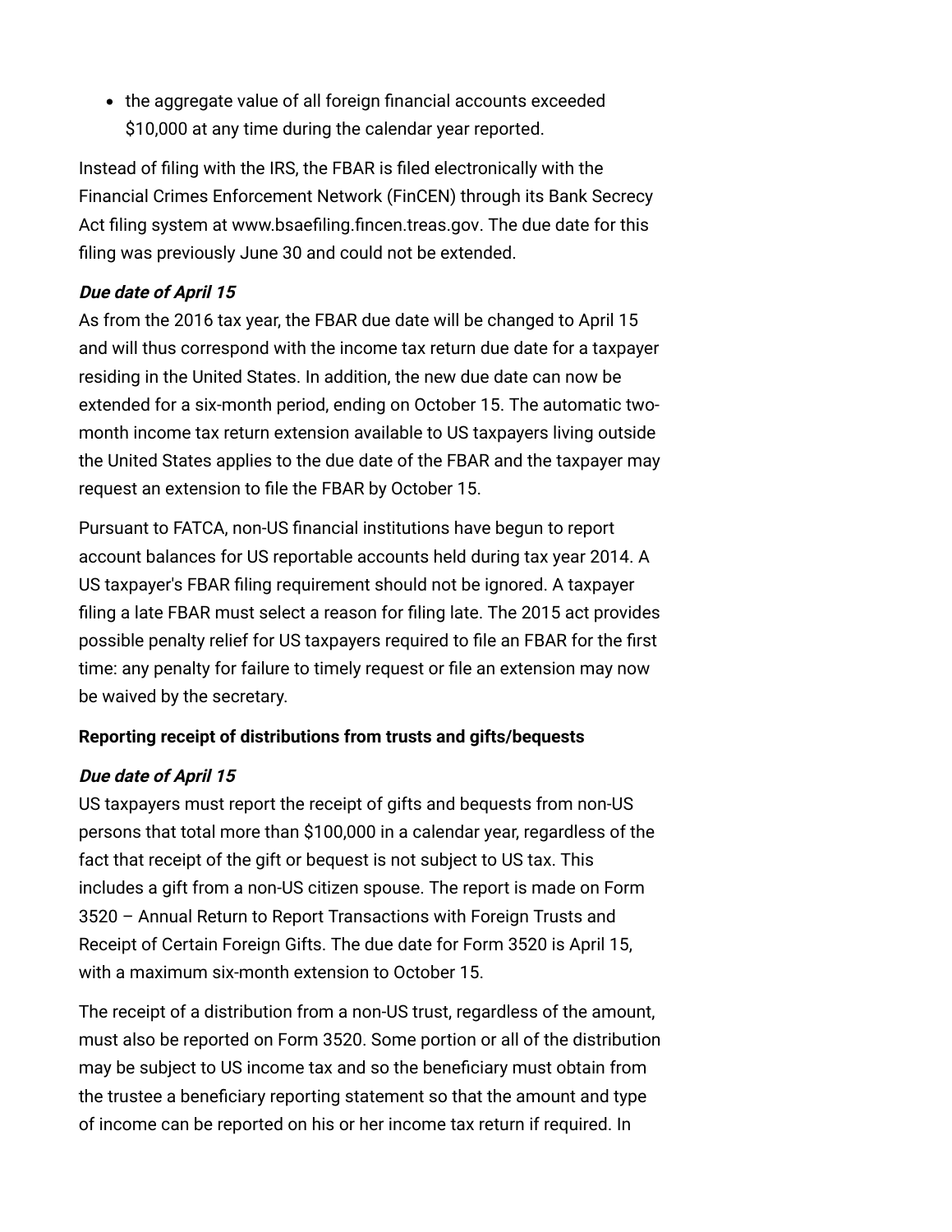some cases an interest charge will also be due (for further details on the classification of trusts as foreign or domestic and undistributed net income please see the [Overview \(May 2013\)](http://www.internationallawoffice.com/newsletters/Detail.aspx?g=54b715ea-8526-402d-801a-4ed58250ed4c)).

### **Due date of March 15**

If the settlor of the trust is a US person and that person is considered to be the owner of the trust income under the US grantor trust rules (for further details please see the [Overview \(May 2013\)](http://www.internationallawoffice.com/newsletters/Detail.aspx?g=54b715ea-8526-402d-801a-4ed58250ed4c)), Form 3520-A – Annual Information Return of a Foreign Trust with a United States Owner, is required. That form is generally due on March 15, with a maximum sixmonth extension to September 15.

Trustees of non-US trusts that are FATCA compliant as trusteedocumented trusts, sponsored investment entities or registered reporting foreign financial institutions have begun reporting the amount of distributions made to US beneficiaries in 2014. If Form 3520 is not timely filed or if the information is incomplete or incorrect, penalties are generally imposed. The minimum penalty is \$10,000. However, no penalty will be imposed if the taxpayer can demonstrate that the failure to comply was due to reasonable cause and not wilful neglect.

### <span id="page-3-0"></span>**Becoming US tax compliant**

It is not an unusual situation for a US taxpayer living abroad to fail to timely file US federal income tax returns, FBARs or Form 3520s. Because the FATCA intergovernmental agreements require foreign financial institutions to look for US indicia that would require the financial institution to file a FATCA report, some US taxpayers have recently become aware of their filing obligations and are seeking to come into compliance with the law. These taxpayers may be able to file their delinquent returns using the IRS's so-called 'streamlined foreign offshore procedures', which are available to current non-resident taxpayers, including dual citizens who have not filed US income tax and information returns.

In some cases, a US taxpayer living abroad may be ready to relinquish his or her US citizenship. This should not be done before obtaining a new citizenship. The process for properly relinquishing US citizenship in order to be free to return to the United States as a visitor must be carefully followed. This process includes: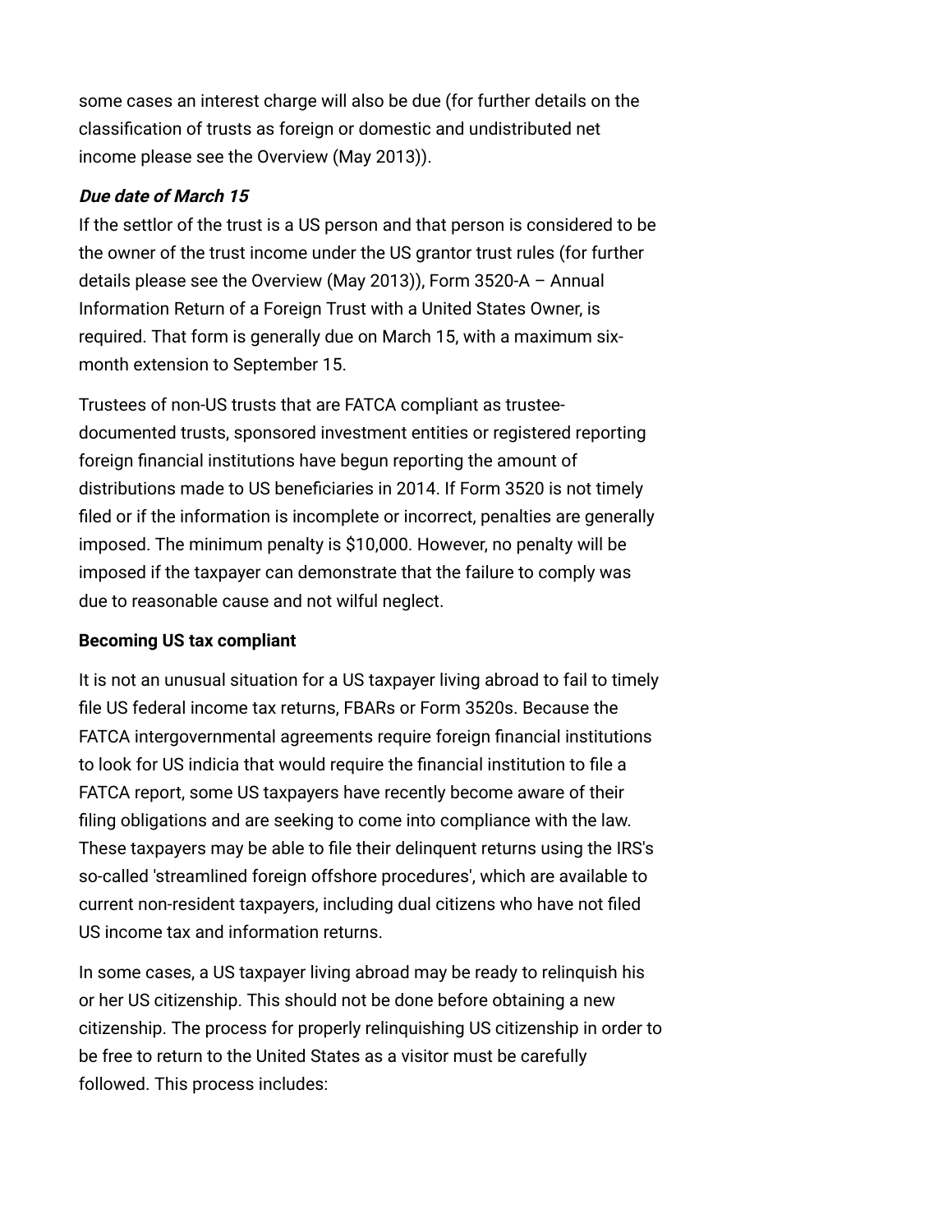- becoming US tax compliant using the streamlined foreign offshore procedures or, if necessary, entering the IRS's Offshore Voluntary Disclosure Programme;
- calculating a possible exit tax when the taxpayer meets certain criteria, calculated as though the taxpayer had sold his or her assets on the day before the date of expatriation (for further details please see the [Overview \(May 2013\)\)](http://www.internationallawoffice.com/newsletters/Detail.aspx?g=54b715ea-8526-402d-801a-4ed58250ed4c);
- following the appropriate procedure for relinquishing a US passport outside the United States and signing the required declarations; and
- filing Form 8854 Initial and Annual Expatriation Statement with the taxpayer's final income tax return.

Relinquishing US citizenship will not avoid the new worldwide exchange of tax information initiative, as an increasing number of countries sign on to the Organisation for Economic Cooperation and Development's common reporting standards. Declarations regarding where a person is tax resident are now required in order to move within the international financial community.

### <span id="page-4-0"></span>**Comment**

The US laws regarding tax reporting and expatriation have become increasingly complicated. US citizens living abroad would be well advised to utilise a tax accountant who knows the US rules. For international families that include US persons, US tax counsel should coordinate declarations made for FATCA purposes and ensure that US reporting is consistent with FATCA reports filed by non-US financial institutions and investment entities. In many cases, the succession planning structures utilised by such families will need to file those FATCA reports themselves. Advisers to families with no US members which own property and spend time in the United States will need to consider carefully where each family member is tax resident and domiciled.

For further information on this topic please contact [Jennie Cherry](http://www.internationallawoffice.com/directory/biography.aspx?r=36050) or Eric [Dorsch at Kozusko Harris Duncan's New York office by telephone \(+1 212](http://www.internationallawoffice.com/Directory/biography.aspx?g=134ccb8a-22b4-417a-99fa-b29dd717d3cc) 980 0010) or email [\(jcherry@kozlaw.com](mailto:jcherry@kozlaw.com?subject=Article%20on%20ILO) or [edorsch@kozlaw.com\)](mailto:edorsch@kozlaw.com?subject=Article%20on%20ILO). Alternatively, contact [Lauren Jones](http://www.internationallawoffice.com/directory/Biography.aspx?g=e6c7e91c-f32b-42ce-b851-cf8cb7d2e989) at Kozusko Harris Duncan's